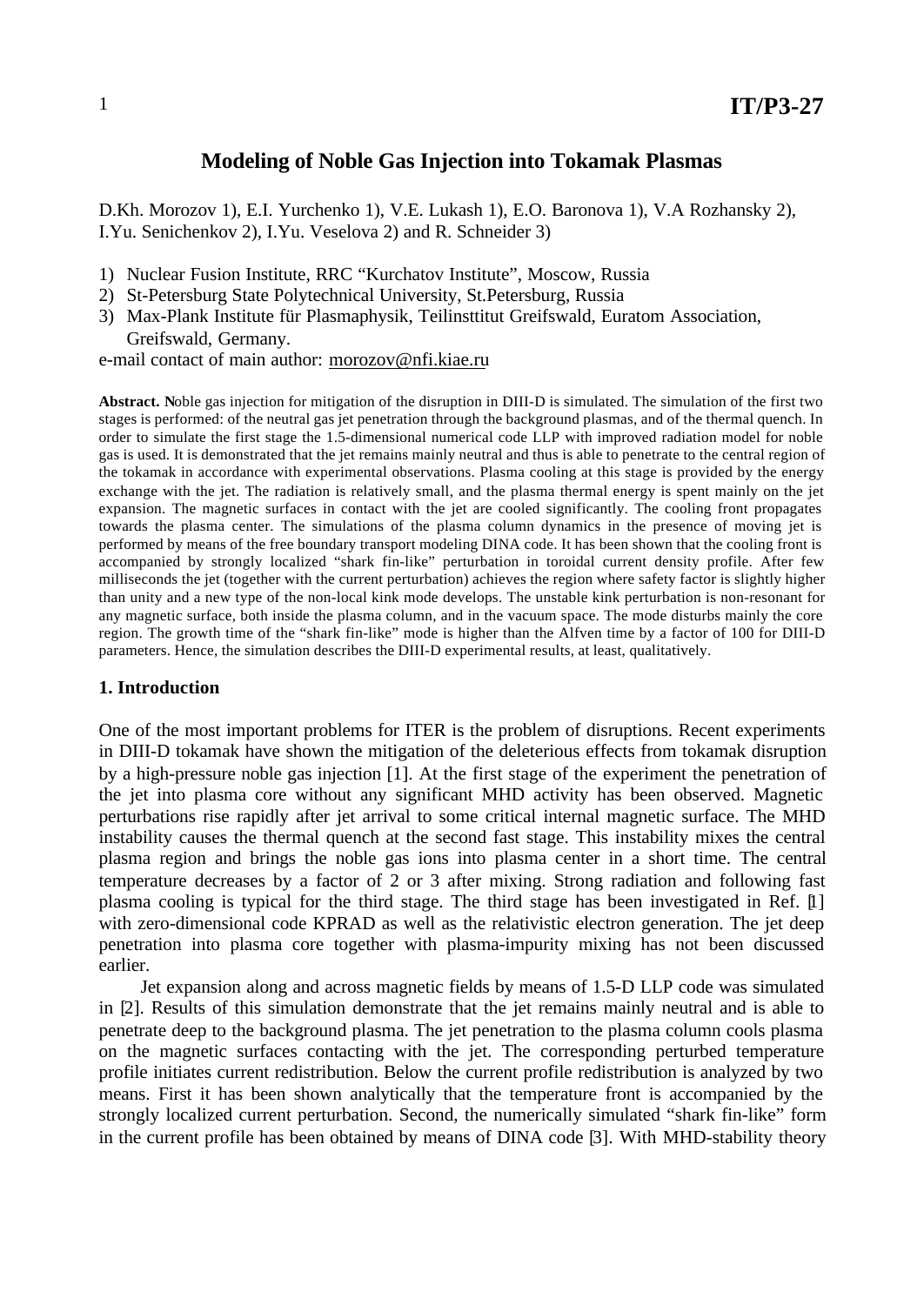it has been shown that the "shark fin-like" profile becomes unstable when achieves the region with the safety parameter close to 1. The new type of kink mode arises. The mode is localized mainly inside the plasma column. The growth time of the "shark fin-like" mode is higher than the Alfven time by a factor of 100 for DIII-D parameters. The mode mixes the plasma column interior and carries noble gas ions into plasma center. The suggested pattern might explain experimental results [1]. The estimations show that the plasma at the third stage is optically thin, at least if the temperature is higher than few tens of eV. Hence, the KPRAD model [1] describes radiation cooling of plasmas adequately.

In this paper we pay attention mainly on the jet penetration and plasma mixing under DIII-D conditions. One can expect the similar results for ITER tokamak. However, the corresponding conclusions can be carried out after additional studying.

## **2. Model of jet penetration**

The initially neutral jet in a tokamak plasma expands in B-parallel and B-perpendicular directions and becomes partially ionized. The ionized particles expand freely along the magnetic field lines while the cross-filed motion is affected by an interaction with the magnetic field. At some time instant, ionization sets in at the jet periphery and the expansion in the poloidal direction comes to a full stop. The respective stopping radius should be considered as the transverse jet size for further field-aligned simulations. Jet motion in the radial direction is provided by the polarization of the jet and the radial  $\vec{E} \times \vec{B}$  drift (the initial jet velocity is





Fig.1. *Force balance and electric field in the jet penetrating into the tokamak.*

Calculations are performed for the parameters typical for DIII-D and ITER tokamaks. Jet parameters for DIII-D are taken from the experiment [1]. Jet expansion starts at  $t = 0$  with given cloud density  $n_0 = 4 \cdot 10^{24} m^{-3}$  (DIII-D),  $n_0 = 4 \cdot 10^{25} m^{-3}$ (ITER), temperature  $T_0 = 300K$ , cloud size  $z_0 = r_0 = 7.5$ *cm* (cylindrical symmetry is assumed) and ionization degree  $\boldsymbol{a} = 0$  (this value corresponds to a jet temperature of about 300*K*). Jet velocity is  $V_0 = 250m / s$ . The modeling is performed until the jet reaches the tokamak center, provided there is no radial deceleration,  $t_{center} = a / V_0$ , where *a* is the tokamak minor radius. (For DIII-D it means  $2.5$  ms, for ITER  $-10$  ms). Background density and temperature profiles are supposed to be known.

Numerical simulations are performed in the directions along and across magnetic field lines. Results obtained show that the jet do not freely expands in poloidal direction because the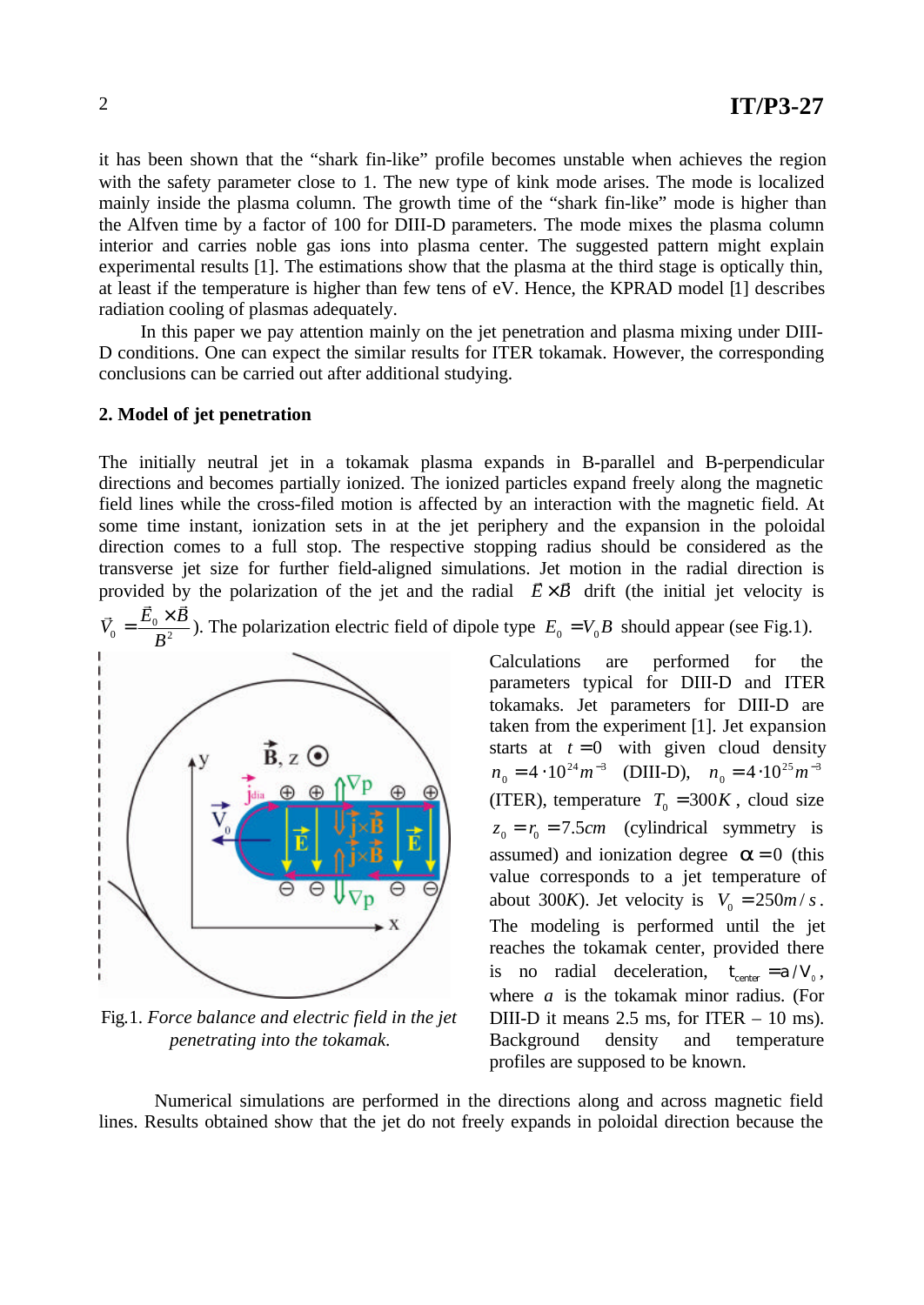ionization degree of the order of 5% reached at the end of the calculation at the jet periphery is enough to confine the jet due to interaction with magnetic field. This conclusion is verified by the time evolution profile of the transverse jet size presented in Fig. 2. Here and below all results are shown for DIII-D background plasma parameters. From Fig. 2 one can see that the transverse size does not change significantly (by a factor of two) during jet penetration.





Fig. 2 *Temporal evolution of the transverse jet size.*

Fig. 3 *Temporal evolution of the longitudinal jet size.*



Fig. 4 *Density profiles along B for different moments.*

Fig. 5 *Temperature profiles for different moments.*

Simulation results along *B* .<br>⇒ are presented in Figs. 3, where shown is the evolution of the longitudinal jet size. The electron  $n_e$  and neutral density  $n_a$  profiles are shown in Fig. 4. It is seen that for the parameters of experiment [1] the most part of the jet remains neutral. The neutral jet, initially injected in the radial direction, is able to move further in the radial direction with the constant velocity. The mechanism is connected with polarization poloidal electric field and is discussed in [2].

While penetrating into the central tokamak regions the jet cools the hot background plasma. Resulting background temperature profiles are presented in Fig. 5, where  $x = 0$  corresponds to the plasma boundary.

Similar profiles are used then as the input ones for the simulation of the plasma current profile evolution with DINA code.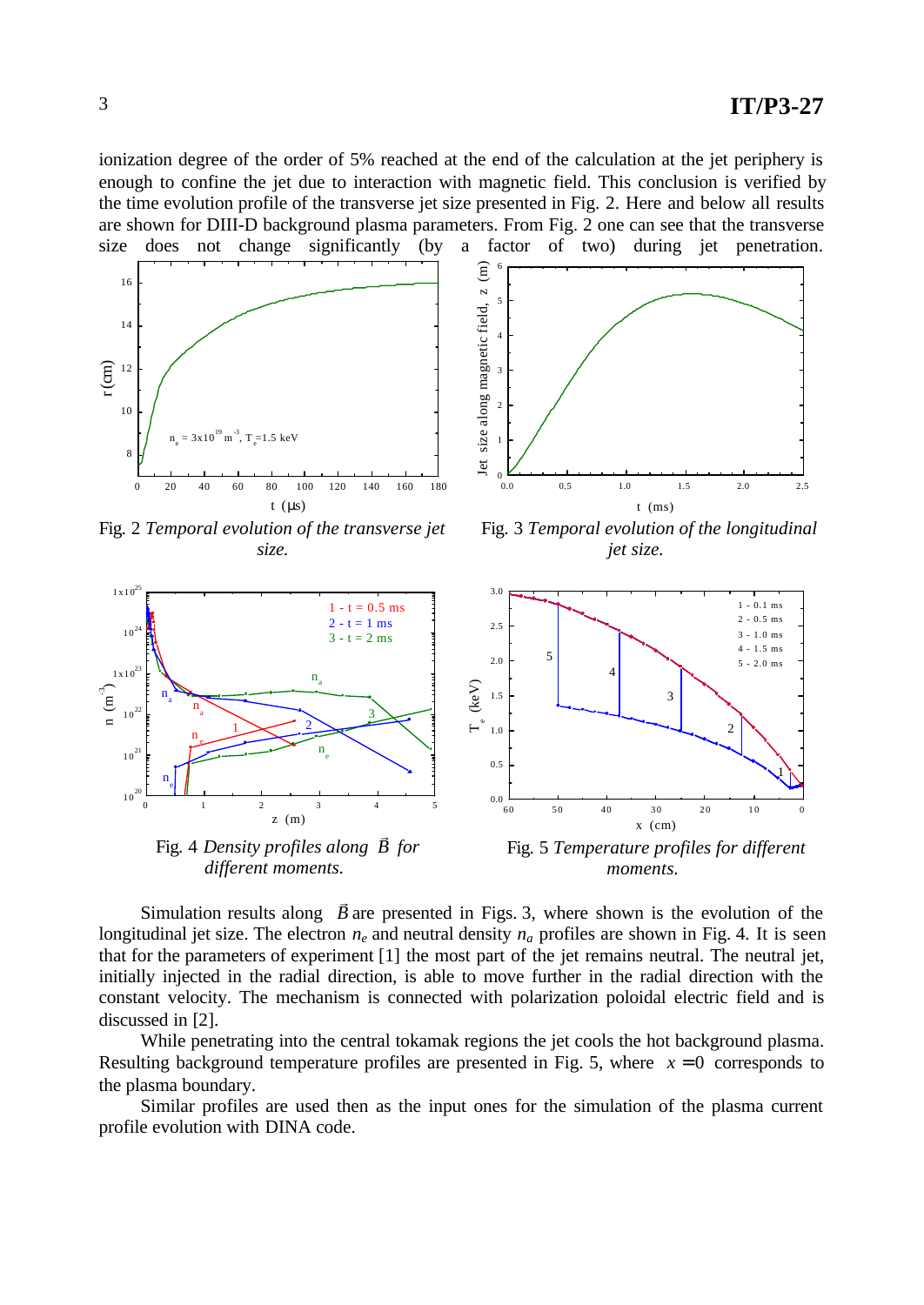### **3. "Shark fin-like" current profile simulation**

With DINA code a simulation of plasma current profile evolution in #90204 DIII-D shot and the Start of Burn operation point in ITER 15 MA plasma inductive scenario have been performed. Step-like propagation of cooled electron temperature profile corresponding to Fig. 5. is used. The value  $Z_{eff}$  =2 was taken. Plasma density  $6 \cdot 10^{19}$  m<sup>-3</sup> for DIII-D and  $8 \cdot 10^{19}$  m<sup>-3</sup> for ITER are supposed to be uniform in computation area. Plasma conductivity includes neoclassical effect of trapping particles. In Fig. 6 the time evolution of plasma current profile for this case is presented. During evolution a total plasma current is assumed to be fixed.



Fig. 6 *Current profile evolution*

 Fig. 7 *The "shark fin-like" perturbation of the initial current profile*

One can see the current spike propagating together with the temperature front.

The spike shape is transformed from triangular for earlier moments to the "shark fin" for latest moments (Fig. 7). The "shark fin" may be approximated by the expression

$$
\mathbf{d} \approx \begin{cases} 6.6 \cdot 10^{-3} \cdot (1 - 1.25(\sqrt{1 - r^4 / b^4})) & \text{if } 0 \le r \le b \\ 1.25 \cdot 10^{-2} \cdot \exp(-C(r - b)); & \text{if } b \le r \le 1 \end{cases} \tag{3.1}
$$

(Blue line in Fig. 7) Here  $\mathbf{r} = r/a$ , *b* determines the position of the spike,  $C \approx 35$ . In ITER profile for selected scenario the spike shape keeps the triangular form. The relative magnitude is small.

The appearance of the spike may be understood by a simple linear theory for the ideally conducting plasma. Using Maxwell equations

$$
\mathbf{m} \cdot \text{curl } \vec{B} = \vec{j} \ , \ \text{curl } \vec{E} = -\frac{\partial \vec{B}}{\partial t},
$$

plasma momentum equation  $Mn \frac{\partial V}{\partial x} = -\nabla p + [\vec{j} \times \vec{B}]$ . *t*  $Mn\frac{\partial \bar{V}}{\partial \bar{V}}$  $\vec{z}$  r  $\vec{z}$  $=-\nabla p + \left[\vec{j} \times \right]$ ∂  $\frac{\partial \vec{V}}{\partial t} = -\nabla p + [\vec{j} \times \vec{B}]$ , and assuming the infinite conductivity,  $\vec{E} + |\vec{V} \times \vec{B}| = 0$  $\overline{r}$  . The results of  $\overline{r}$ one can find: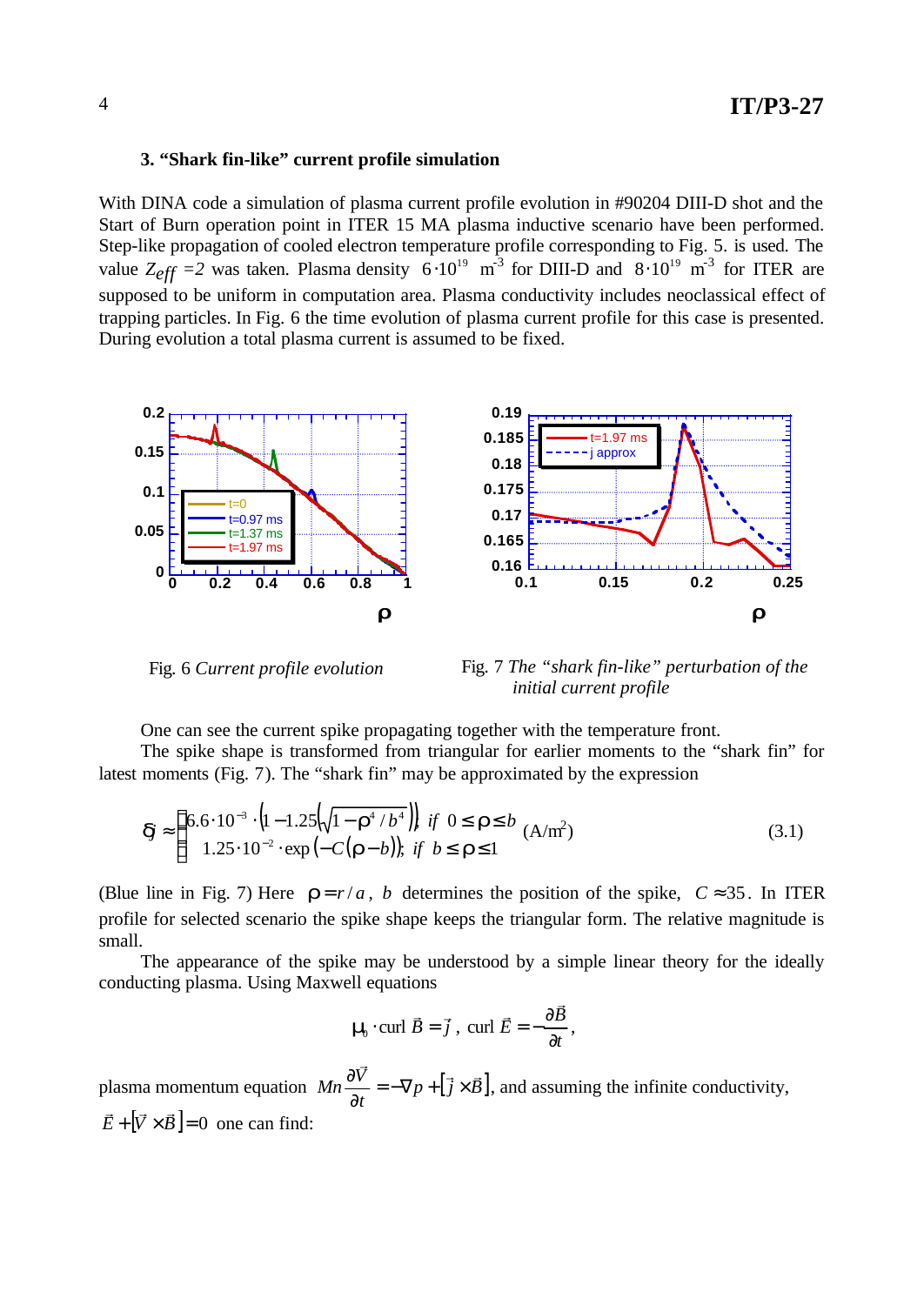$$
Mn \frac{\partial V_r}{\partial t} = -\frac{\partial p}{\partial r} + j_q B_j - j_j B_q
$$

$$
\frac{\partial}{\partial r} \left( \frac{1}{r} \frac{\partial}{\partial r} \left( r V_r B_j \right) \right) = \frac{1}{\mathbf{m}_0} \frac{\partial j_j}{\partial t}.
$$

$$
\frac{\partial}{\partial r} \left( \frac{1}{r} \frac{\partial}{\partial r} \left( r V_r B_q \right) \right) = \frac{1}{\mathbf{m}_0} \frac{\partial j_q}{\partial t}.
$$

Here the subscripts *r*,*q*, and *j* mark radial, poloidal and toroidal components, respectively. The cylindrical symmetry is assumed. One can assume the initial magnetic field and current to be independent on *r* at the spike size. Also, the cylindrical surface curvature may be ignored to the zero approximation. Hence, all spike functions can be assumed to be the functions of the new variable  $x = r - V_0 t$ . It yields for perturbed value of the current density:

$$
\mathbf{d}_{j} = -\frac{1}{1 - V_{0}^{2} / c_{A}^{2}} \cdot \frac{B_{q}^{0}}{(B_{q}^{0})^{2} + (B_{j}^{0})^{2}} \frac{\partial \mathbf{\Phi}}{\partial x}.
$$
 Here  $c_{A}^{2} = \frac{B_{j}^{2}}{m M n} >> V_{jet}$ .

,

One can see that the spike magnitude is determined by the pressure perturbation gradient and almost independent on  $V_0$ . Hence, the magnitude of the spike coincides with the toroidal component of the diamagnetic current. Estimation of this current spike using the simulation parameters results in the value of about 10% of the Ohmic current.. The accurate shape of the "shark fin" is obtained from the non-linear numerical simulation (red line in Fig 7.) This current perturbation is the toroidal component of the transversal current. The transversal current cannot be compensated by the inductive parallel one. On the other hand, the local bootstrap current inducing by the step-pressure gradient is compensated by the parallel inductive current. Time scale of the step pressure gradient location is much smaller than the skin time. Hence, the bootstrap current effect may be ignored.

#### **4. Ideal MHD stability.**

The current column stability in a strong longitudinal magnetic field  $B_j \gg B_q$  has been investigated by many authors. The generation of the localized flute-like modes, internal kink modes, and tearing modes is possible if the resonant helical disturbance inside the plasma column ( $0 < r_0 < a$ ) appears,

$$
k_{\parallel}(r_0) = \frac{1}{R} [m\mathbf{m}(r_0) - n] = 0.
$$
\n(4.1)

Here *R* is the major radius, and *j*  $m = \frac{\Delta D_q}{D}$ *rB RB*  $=\frac{10}{\pi}$ . If the resonance exists in the vacuum space  $(a < r_0 < r_w)$ , where  $r_w$  is the conducting wall radius) the non-local kink mode with the perturbed boundary may be driven.

The large scale MHD instability in DIII-D noble gas injection experiments is a real challenge for the stability theory. The initial current profile is stable. "Shark fin-like"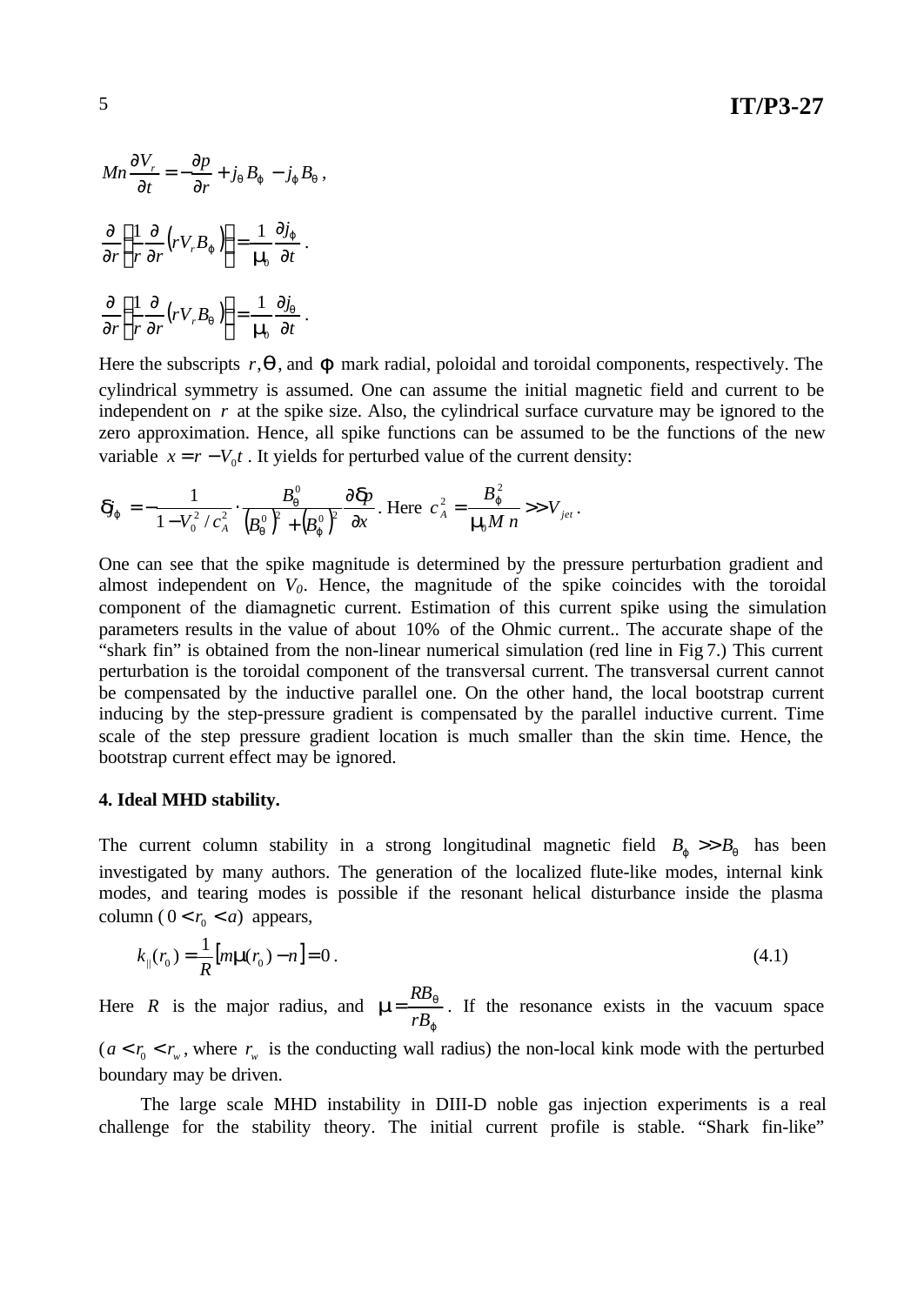perturbation is not able to disturb the current profile sufficiently to produce the resonant surface in the vacuum space. Hence, the external kink mode cannot be excited. The resonant surface may occur near the magnetic axis if the spike approaches very closely to it (see Fig. 8). Hence, tearing and other modes may be excited. However, tearing modes are too slow. Other instabilities are the small scale ones.

As is shown below, the new type of the ideal kink mode with perturbed boundary may be excited. The unstable perturbation is nonresonant for any magnetic surface, both inside the plasma column and in the vacuum space. For simplicity, modes  $m \geq 2$  are considered in order to neglect toroidal effects.

In this case the helical perturbation of magnetic field may be described by the following dimensionless equation [4]:



Fig. 8. *Radial dependence of the initial (solid line) and perturbed (dotted line) m values*

$$
\frac{\mathbf{g}^2}{\hat{k}_{\parallel}} \Delta_{\perp} \frac{\mathbf{y}}{\hat{k}_{\parallel}} + \mathbf{r}^2 \Delta_{\perp} \mathbf{y} = \mathbf{r} \left( \frac{m}{\hat{k}_{\parallel}} \frac{d\hat{j}}{dr} + \left( \frac{2B_g^2}{B_j^2} + \frac{d \ln B_j}{dr} \right) \frac{m \mathbf{m}}{B_q^2 \hat{k}_{\parallel}^2} m^2 \frac{dp}{dr} \right) \mathbf{y}. \tag{4.2}
$$

Here  $\mathbf y$  is the normalized electromagnetic potential, *VA*  $\hat{\mathbf{g}} = \frac{\mathbf{g} R}{r}$ ,  $\mathbf{g}$  is the growth rate,  $\hat{j} = \frac{\mathbf{m} R}{R} j$ *cB R j j*  $\hat{j} = \frac{m \hat{R}}{R} j,$  $\hat{k}_{\parallel} = k_{\parallel} R$ ,  $\mathbf{m} = \frac{1}{r} \int$ *r r r r m* 0  $\frac{1}{r}\int_{a}^{r} \hat{\mathbf{r}} d\tilde{\mathbf{r}}$ ,  $\mathbf{r} = r/a$ , and  $\Delta_{\perp} = \frac{1}{r} \frac{d}{dr} \frac{d}{dr} - \frac{m^2}{r^2}$ *r r r r r m d d d*  $\Delta_{\perp} = \frac{1}{n} \frac{d}{dx} \mathbf{r} \frac{d}{dx} - \frac{m^2}{a^2}.$ 

For the marginal stability  $g = 0$  the equation (4.2) is reduced to the Schrödinger equation. It is more convenient to transform it into the first order nonlinear equation:

$$
\frac{d\Phi}{dy} - m^2 + \Phi^2 = \left(\frac{m}{k_{\parallel}}\frac{d\hat{j}}{dy} + \left(\frac{2B_q^2}{B_j^2} + \frac{d\ln B_j}{dy}\right)\frac{m\eta}{B_q^2k_{\parallel}^2}m^2\frac{dp}{dy}\right)
$$
(4.3)

together with the boundary condition  $\Phi(-\infty) = m$ .

Here  $\Phi = d \ln \mathbf{y}/dy$ , and  $y = \ln r$ . The stability criterion based on the general quantum mechanics principle may be formulated as following: plasma current column is unstable if and only if the solution of equation (4.3) has a negative singularity in any point between −∞ and zero. For the first time the criterion has been introduced in Ref. [5].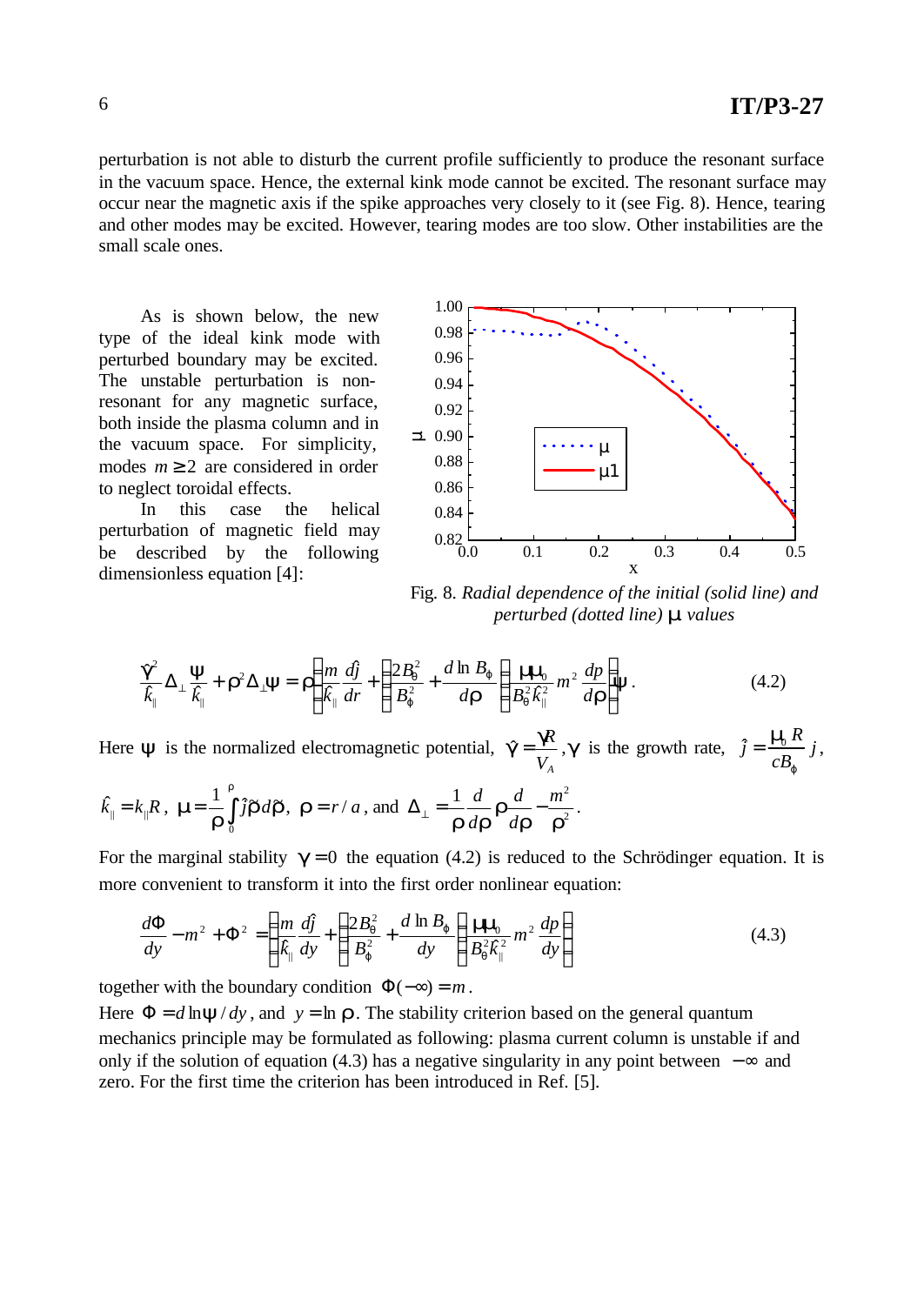The marginal stability has been found numerically with the equation (4.3) under the assumption  $dB_j/dy = 0$  for the mode  $m = 2$ ,  $n = 2$ . The initial current profile has been approximated by the expression:

$$
j(\mathbf{r})=j_0\big(\mathbf{l}-\mathbf{r}^2\big)^{1.35}+\mathbf{d}\mathbf{j},
$$



Fig. 9*. Eigenfunction corresponding to the marginal stability.*

Fig. 10*. Dimensionless growth rate v/s the spike position*

The eigenfunction corresponding to the marginal stability has been obtained from (4.2). It is shown in Fig.9.

The growth rate of the mode may be estimated solving (4.3) with the right hand multiplied by factor  $\mathbf{g}/k_{\text{min}} + \hat{k}_{\parallel}$ . Here  $k_{\text{min}}$  corresponds to the minimal magnitude of  $|\hat{k}_{\parallel}|$  inside the spike. The result is shown in Fig. 10 (solid line). The dispersion of points is connected with numerical errors. Dotted line shows the approximation  $\hat{\mathbf{g}}$  = 0.123 − 0.65*b*.

One can see that the instability appears when the temperature front penetrates inside plasma column to the distance from the magnetic axis  $\mathbf{r} \approx 0.2$ . The result corresponds qualitatively to the experimental one  $\mathbf{r} \approx 0.3$  [1].

Dimensional growth rate may be estimated as  $g \approx \sqrt{mk_{\text{min}}}/t_A$ . Here  $t_A$  is the Alfven time. For our example,  $k_{\min} \approx 10^{-2}$ ,  $A \approx 10^{-2}$ , and  $\tau_A \approx 10^{-7}$  *s*. Hence  $\gamma \approx 10^5$  *s*<sup>-1</sup>. This result is in agreement with experimental data, at least, qualitatively.

### **5. Summary**

1.The noble gas jet remains mainly neutral and thus is able to penetrate up to the central region of the tokamak in accordance with experimental observations on DIII-D.

2. The "shark fin-like" spike on plasma current profile should be formed due to the step-like plasma temperature profile formed by the jet.

3. "Shark fin-like" spike excites the new type of instability after achieving the internal plasma region. For DIII-D conditions the growth time is estimated as  $10^{-5}$  s.